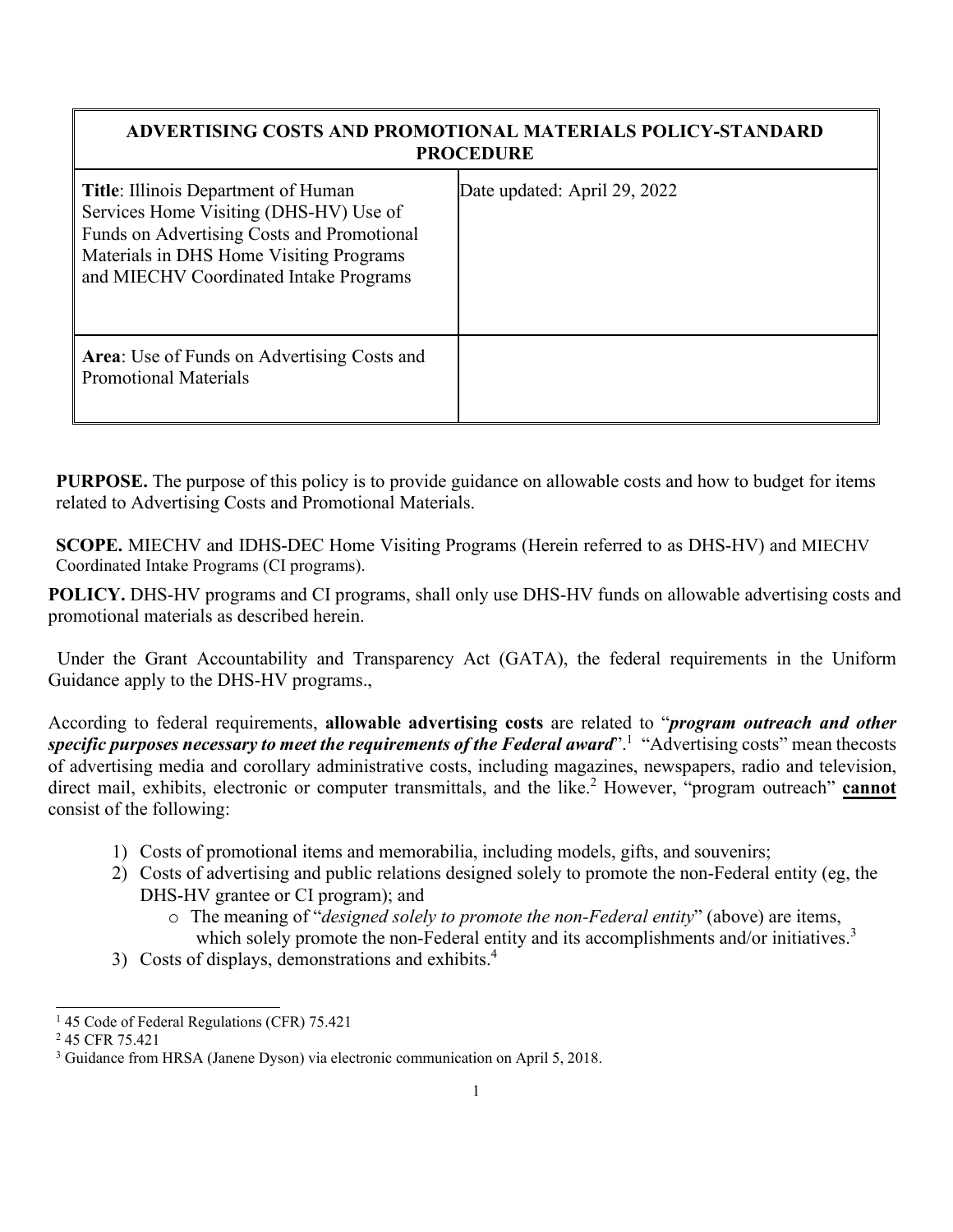## <span id="page-1-0"></span><sup>4</sup> 45 CFR 75.421

## **Not Allowable**

Items 1-3 listed above are **not** allowable charges to DHS-HV grants and are considered promotional items. Accordingly, a DHS-HV program and CI program cannot use DHS-HV funds to purchase any of the items listed in 1-3 above.

Examples

- A display to use at community events for program outreach **cannot** be purchased with or reimbursed from DHS-HV funds.
- Souvenirs and gifts/swag used to promote home visiting within a DHS-HV community, such as pens, bags, baby cups, onesies, or gift cards, **cannot** be purchased with or reimbursed from DHS-HV funds. Small token items that are used for communication and education as part of an outreach effort to enroll families into the program may be allowable. These items could include things such as pacifiers (to promote safe sleep), books, or crayons (to promote parent child interaction and child development) if the context in which they are distributed serves to promote program objectives and encourage enrollment of families. Note: Refer to the DHS-HV Participants Incentive Policy for guidance regarding the allowability of items (incentives) for participants enrolled in the program.
- Shirts for home visiting or coordinated intake staff that are only designed to be worn at health fairs or other special events **cannot** be purchased with or reimbursed from DHS-HV funds. (See below under "Allowable" for an example of shirts that **are** allowed to be purchased with or reimbursed under this policy.)

Note that the federal requirement described above only addresses what DHS-HV funds can be used for. Therefore, it may be permissible for a DHS-HV or CI programs to use its **non-MIECHV or non-IDHS DEC HV funds** to purchase items 1-3 above, as long as such purchase is in compliance with the agency's internal requirements and applicable state law.

## **Allowable**

Allowable advertising costs pertaining to program outreach are activities or items which solely focus on encouraging mothers or families to participate in DHS-approved grant project activities (ie, safe sleep, breastfeeding, etc).<sup>5</sup> [Br](#page-2-0)ochures or printed materials (eg, written handouts) for program outreach and to encourage families' or mothers' participation in DHS-approved grant project activities are **allowable costs**.

Examples

- Printing costs for the "igrow" brochure.
- Shirts that are solely designed to serve as uniforms (eg, assist families being served to identify home visiting staff) for home visitors that are interacting with families in the field or at a family's home. (See above under "Not Allowable" for some shirts that are not allowed to be funded under this policy.)
- Printing costs for community resource guides.